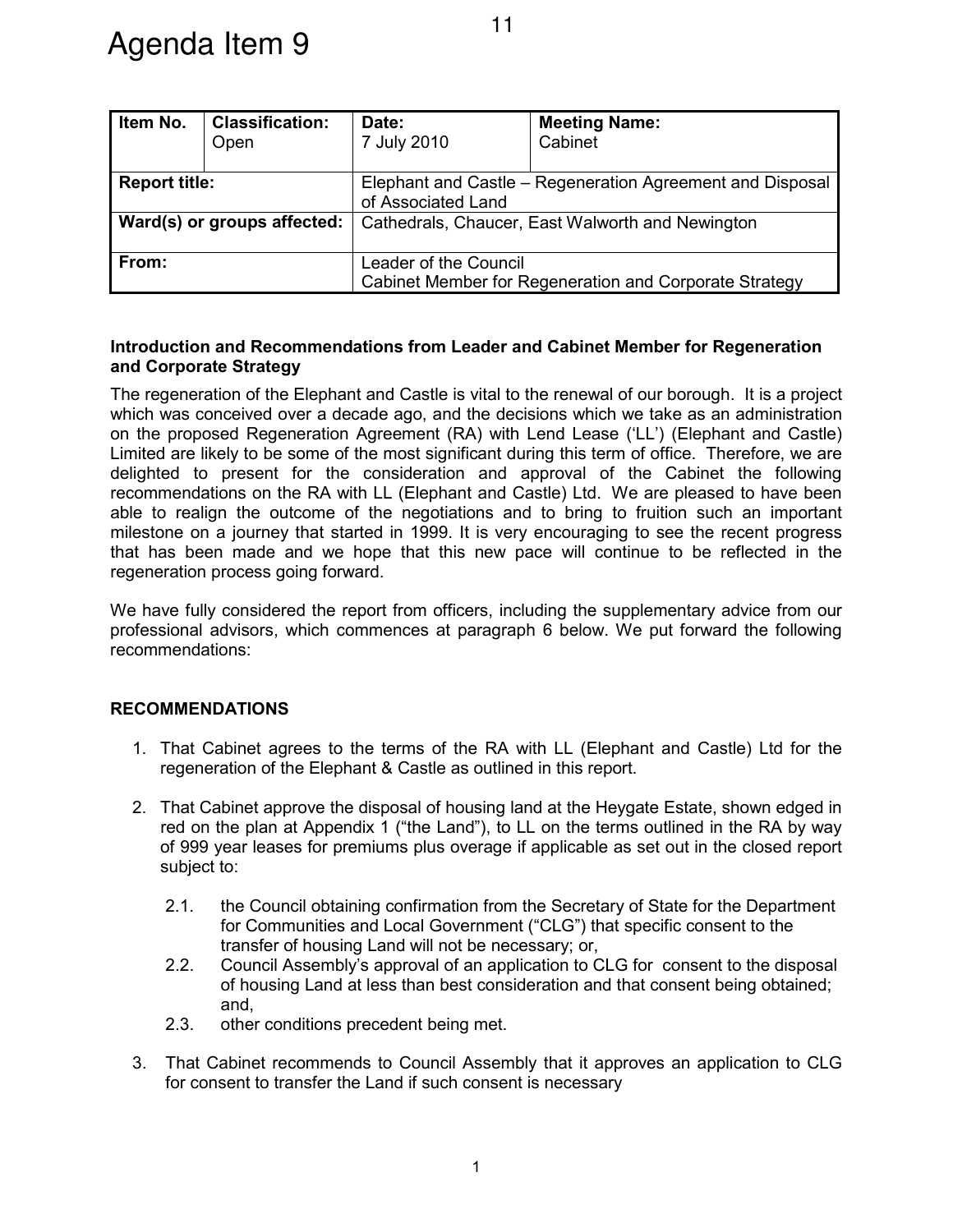- 4. That Cabinet agree to a minimum level of affordable housing to be delivered as part of the scheme to be 25% as set out in the Minimum Development Requirements.
- 5. In the event that negotiations to bring forward the development of the shopping centre site are unsuccessful that Cabinet instructs officers to report back to a future meeting to seek further instruction on the compulsory purchase of the site, underwritten by LL.

# **Background**

- 6. Since the Executive meeting of 27 July 2009 and subsequent update, a detailed process of discussion and negotiation has been carried out between the Council and LL with the aim of reaching an agreed RA that provided both the Council and LL with the necessary comfort to progress the regeneration of the Elephant and Castle and enter into contract on a long term relationship for the delivery of the Council's ambitions for the Elephant and Castle.
- 7. Following discussions, the Executive received Heads of Terms for the regeneration at its meeting of 30 November 2009 and agreed to enter into those terms. On the basis of the Heads of Terms, officers have negotiated with LL a detailed RA that sets out the parameters of the contractual relationship between the Council and LL. Update reports were given to the Executive at their meetings in February and March 2010. At the March 2010 meeting of the Executive, it was reported that 95 per cent of the agreement was finalised. At that time, the Executive agreed to make the final decision on the RA at the next scheduled meeting on 22 June 2010 in order to allow for the final detail of the agreement to be drafted and to provide more time for discussions with St Modwen the current owners of the shopping centre.
- 8. Following the results of the local elections on the 6 May 2010, it was agreed to present a report to the newly elected Cabinet at their meeting on 7 July 2010 in order to allow officers to realign the RA with the aspirations of the new Cabinet. Since the election of the new administration, the negotiations have focused on 3 key elements:
	- Affordable housing
	- The shopping centre
	- • Leisure facilities
- 9. Significant progress has been made on these issues and these are dealt with in greater detail within the body of this report, the closed report and the report on the leisure centre to be presented at the same cabinet meeting.
- 10. It should be noted that the contents of the RA represent the outcome of a focused period of negotiation and discussion with LL on the regeneration of the Elephant and Castle. The context of the proposed agreement, therefore, represents the culmination of discussions in how best to balance risk and value in order to achieve the maximum benefit for the Council at an appropriate level of exposure whilst realising the wider benefits of the regeneration.

# **RA key terms and Structure**

11. The structure of the RA breaks the project into three key development packages (as demonstrated in the plan at appendix 2 attached to this report) as below: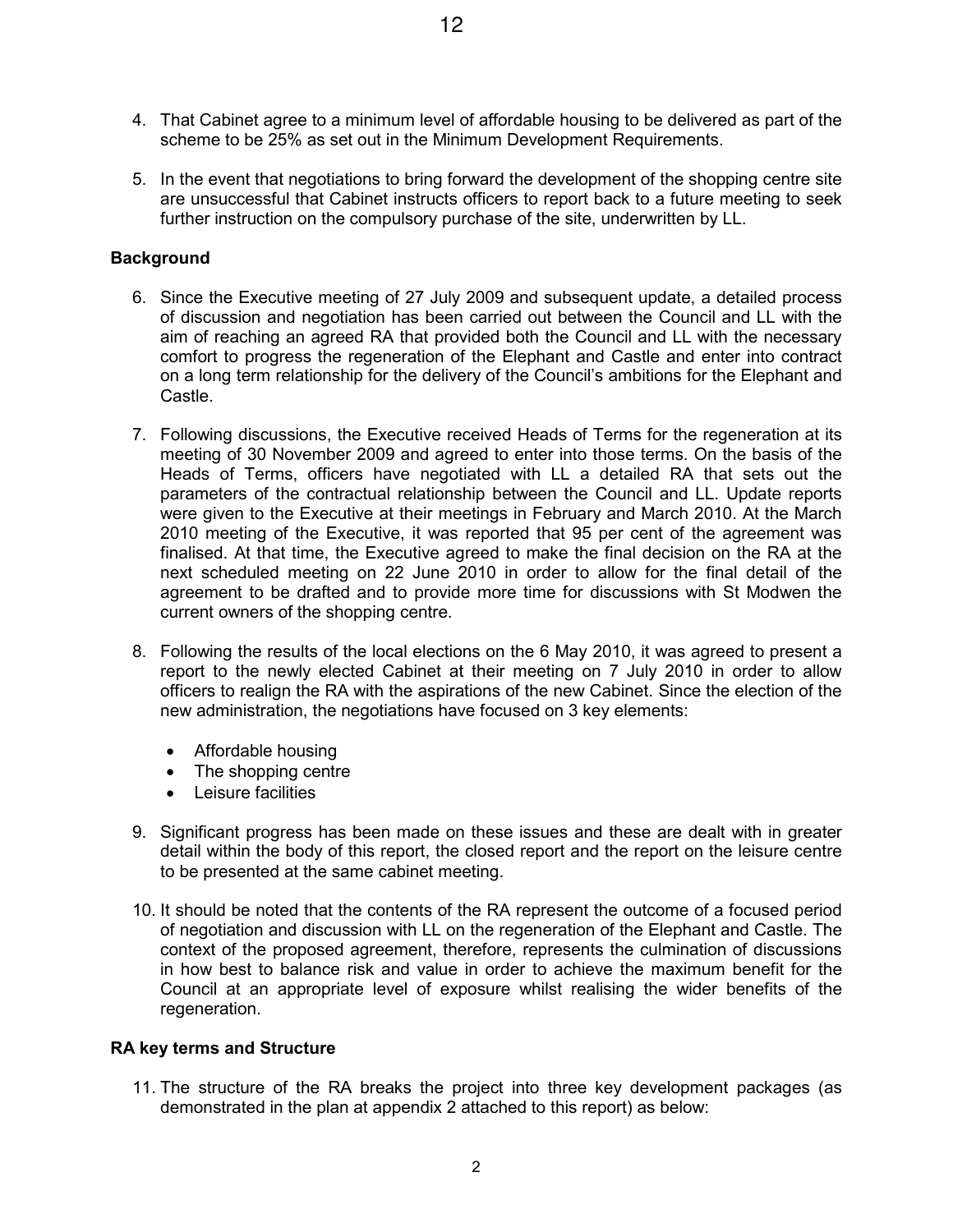- Rodney Road (coloured green in the plan at appendix 2)
- Heygate (coloured orange in the plan at appendix 2)
- The shopping centre (coloured pink in the plan at appendix 2)
- 12. Conditions precedent are applied to each individual package and if the conditions are met then this triggers a draw down of Land on an agreed 999 year lease and the payment to the Council of premium/premiums in accordance with the payment schedule .

## Lend Lease

- 13. LL Corporation Ltd is an international property business operating across various aspects of the real estate industry including project management and construction, property development and property investment management.
- 14. LL Corporation Ltd is ranked third among the top 20 global companies by sales in the real estate industry as classified by Dow Jones (information as at 6 October 2009). At it's last year end in June 2009, the company was valued at \$3958.8m.

## **Security**

15. In addition to the guarantee mechanism, certain payments are secured over land at the Elephant and Castle as identified at appendix 3.

# **Overage**

## Profit Overage

16. A key element of the RA is the concept of sharing any overage/super profit on a 50/50 basis. For the purposes of monitoring and calculating any overage, a development account and financial model have been developed; the same model will be utilised to inform assessment of the primary viability condition. The composition of the model has been agreed and is defined in the RA.

## Planning Overage

17. There is a methodology in place between the Council and LL in relation to any planning overage (which is the additional value created by additional or subsequent planning applications) that may be achieved over and above the current levels of development through the planning process.

## **Financial Model**

18. The financial model underpinning the transaction is made up of certain elements in relation to the inputs or costs; and the outputs or revenues. These are summarised in the following tables and have been reviewed by PriceWaterhouseCoopers LLP (PwC).

3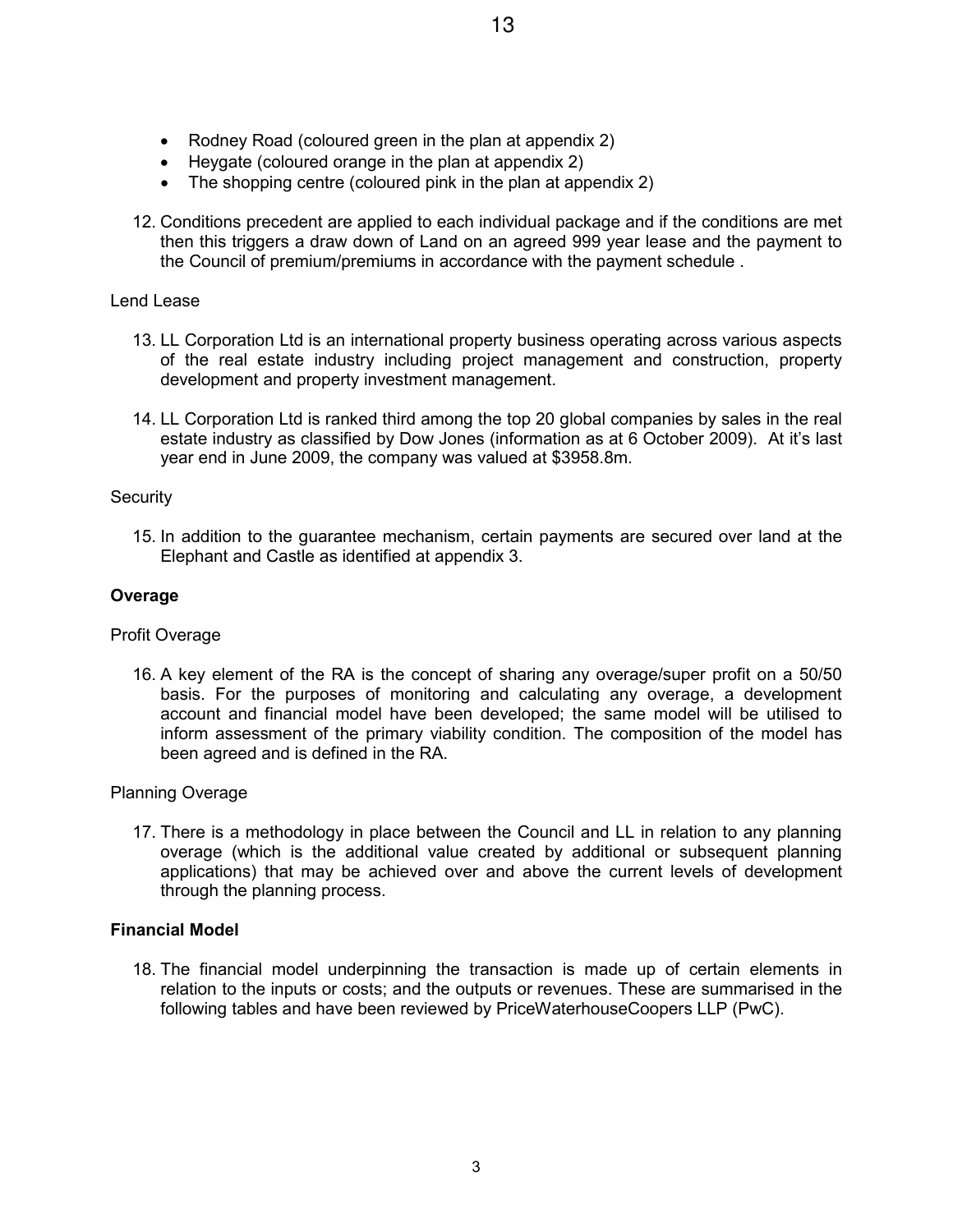# Revenues

| <b>Definition</b>                                                                                                                      |  |  |  |
|----------------------------------------------------------------------------------------------------------------------------------------|--|--|--|
| Total receipt for private residential units over the life time of the scheme.                                                          |  |  |  |
| Total receipt for sales of intermediate housing units delivered through RSL.                                                           |  |  |  |
| This is the total receipt expected from social rented housing within the<br>model which will be delivered through the appropriate RSL. |  |  |  |
| This is the level of income expected to be achieved through sales and<br>lettings of the commercial space within the scheme.           |  |  |  |
| This is the total revenue goined through sales of ear parking engage within                                                            |  |  |  |
|                                                                                                                                        |  |  |  |

| <b>Car Parking</b> | This is the total revenue gained through sales of car parking spaces within<br>the scheme.                                                            |
|--------------------|-------------------------------------------------------------------------------------------------------------------------------------------------------|
| Ground Rent        | This is the payment made by the leaseholder to the landlord for<br>consideration of the lease including residential ground rents on private<br>flats. |

# **Costs**

| <b>Cost Element</b>       | Definition*                                                                                                                                                                                                 |
|---------------------------|-------------------------------------------------------------------------------------------------------------------------------------------------------------------------------------------------------------|
| <b>Construction Costs</b> | Total construction costs including all demolition, site preparation,<br>infrastructure costs together with all professional team fees and<br>expenses paid by the developer.                                |
| <b>Development Costs</b>  | The preparation for, acquisition, holding, design, financing,<br>development, marketing, letting etc and the carrying out of the<br>works including project management and development<br>management costs. |
| <b>Finance Costs</b>      | The developer will charge the cost of debt to the development<br>account and will apply the same rate to any money that it invests<br>in the scheme itself.                                                 |
| <b>Developers Profit</b>  | LL will receive a profit on cost.                                                                                                                                                                           |
| <b>Professional Fees</b>  | Actual costs incurred subject to challenge and competitive<br>tendering process                                                                                                                             |

\*NB: definitions are a summary of the legal terminology and are given for information purposes only and should not be relied upon.

19. PwC have compared the relevant aspects of the model to the RA. A number of queries and issues were identified, all of which have now been resolved. As a result of the review of the model, PwC noted that the RA is very complex in structure in order to provide for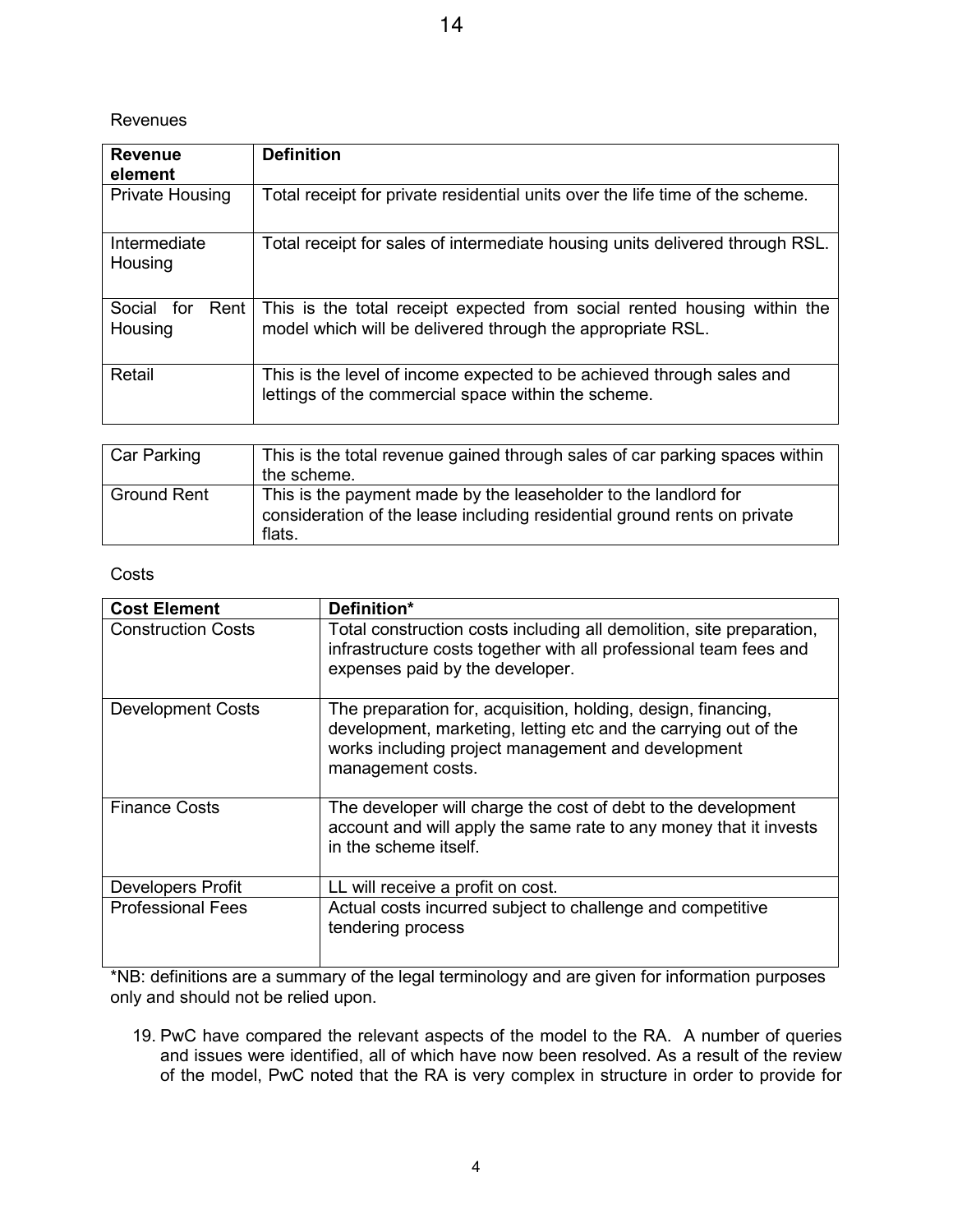the longevity of the project and, therefore, monitoring will be required to ensure that the model is always fit for purpose.

# **Demolition**

- 20. As previously reported, the demolition of Rodney Road is already underway and a demolition management agreement has been signed between the Council and LL. This agreement is, however, separate to the works associated with the demolition of the Heygate.
- 21. In respect of the demolition of the Heygate, the Council and LL have agreed a programme which is aligned with the current estimated projection of vacant possession being achieved for the blocks on the Heygate. LL are to progress demolition of the Heygate in line with this programme with the aim of completion by 2015. The indicative programme is attached to the RA as an annexure and will be reviewed by the management board (see later section on Governance) on an ongoing basis (and is attached here at appendix 4). LL have agreed to start the technical and procurement processes to achieve early demolition as soon as the RA is signed.

# **Primary and Secondary Conditions**

22. At the time of the 24 November 2009 Executive meeting, officers reported that there were four conditions precedent that needed to be met in order for the scheme to progress. Following further discussion with LL, the concept of conditions precedent has evolved and the progression of the RA is now subject to two tiers of conditionality requiring primary and secondary conditions to be met. The primary conditions must be met to satisfy the progression of a phase and the secondary conditions must be met in order to satisfy the progression of a building on site.

## **Governance**

- 23. A management board will be convened to govern the project and it will consist of appropriate representatives for both the Council and LL who will be appointed to monitor the progress of each part of the development. The Council will be represented by the Deputy Chief Executive and the Strategic Director of Regeneration and Neighbourhoods, LL will appoint their Elephant and Castle Development Director and Head of Major Projects to the management board. Further details of how this board will operate are contained within the RA but specific responsibilities are listed below.
- 24. The management board will perform a strategic role:
	- in monitoring the rights and obligations for both parties within the RA; and,
	- in monitoring and reviewing the delivery of the Minimum Development Requirements and the level and split of affordable housing within the phases.
- 25. The management board is also able to consider alternative sites for the first development if it is prudent to do so through discussion and approval of the phasing and plot plans.
- 26. In addition to the functions of the management board outlined above, further governance arrangements for the project include the Council having approval rights to the: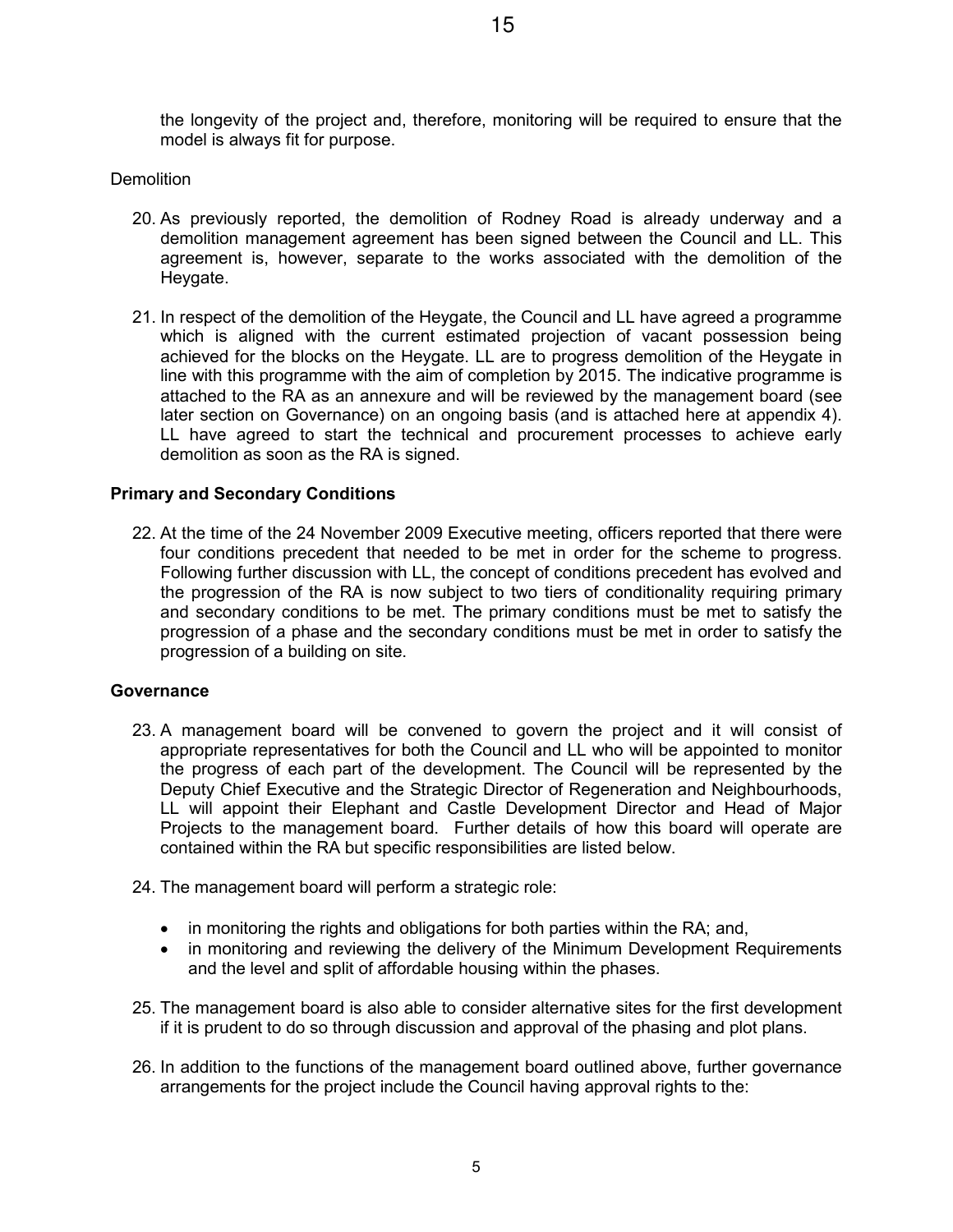- planning application;
- planning strategy;
- land assembly strategy;
- Master Regeneration Plan (MRP);
- Masterplan;
- Phase plan:
- Plot plan; and,
- Transport strategy.

27. The Council will also receive the following:

- Annual Business Plan;
- Construction Phasing Plan;
- • Programme;
- Latest appraisal;
- Marketing & Letting strategy; and,
- Procurement strategy.
- 28. The management board is made up of a limited membership in order to provide the necessary focus and experience to take the regeneration forward and deliver on the stated objectives for the Elephant and Castle. For the avoidance of doubt, the management board is separate to and different from the proposed Steering Group. The proposed Steering Group will form an integral aspect of the consultation strategy which is contained within the Master Regeneration Plan. The consultation strategy will be formally developed over the next three months in consultation with members, stakeholders and the wider community.
- 29. The development of the terms of reference for the Steering Group will be carried out in full consultation with the Community Council as well as the wider community and interested stakeholders as a part of the consultation strategy. However, the aim of setting up the Steering Group will be to put in place an appropriate feedback mechanism to review progress of the project and provide a public forum for discussion and debate in respect of the regeneration and its impact on the wider community. Similarly, a feedback mechanism will be put in place to ensure that the views of the Steering Group are raised and discussed with the management board in order to ensure that the views and opinions of all interested parties are considered throughout the development of the project. These proposals will be worked up over time and are part of the consultation strategy which is contained within the MRP. It is anticipated that a full consultation programme will be agreed three months after the RA is signed as part of the annual business plan.

## MUSCo

30. Both the Council and LL acknowledge that a key aspect of the regeneration is the provision of a sustainable energy solution that meets the requirements of the relevant legislation and specifically, to meet the "zero carbon emissions" standard which will be in place from 2016. This standard will be built into the minimum requirements set by the national Building Regulations. The Council will seek to provide a Multi Utility Services Company (MUSCo) as the preferred approach to provide an energy solution for the Elephant and Castle. LL have agreed to work with the proposed MUSCo provider on the development of the MUSCo and associated services.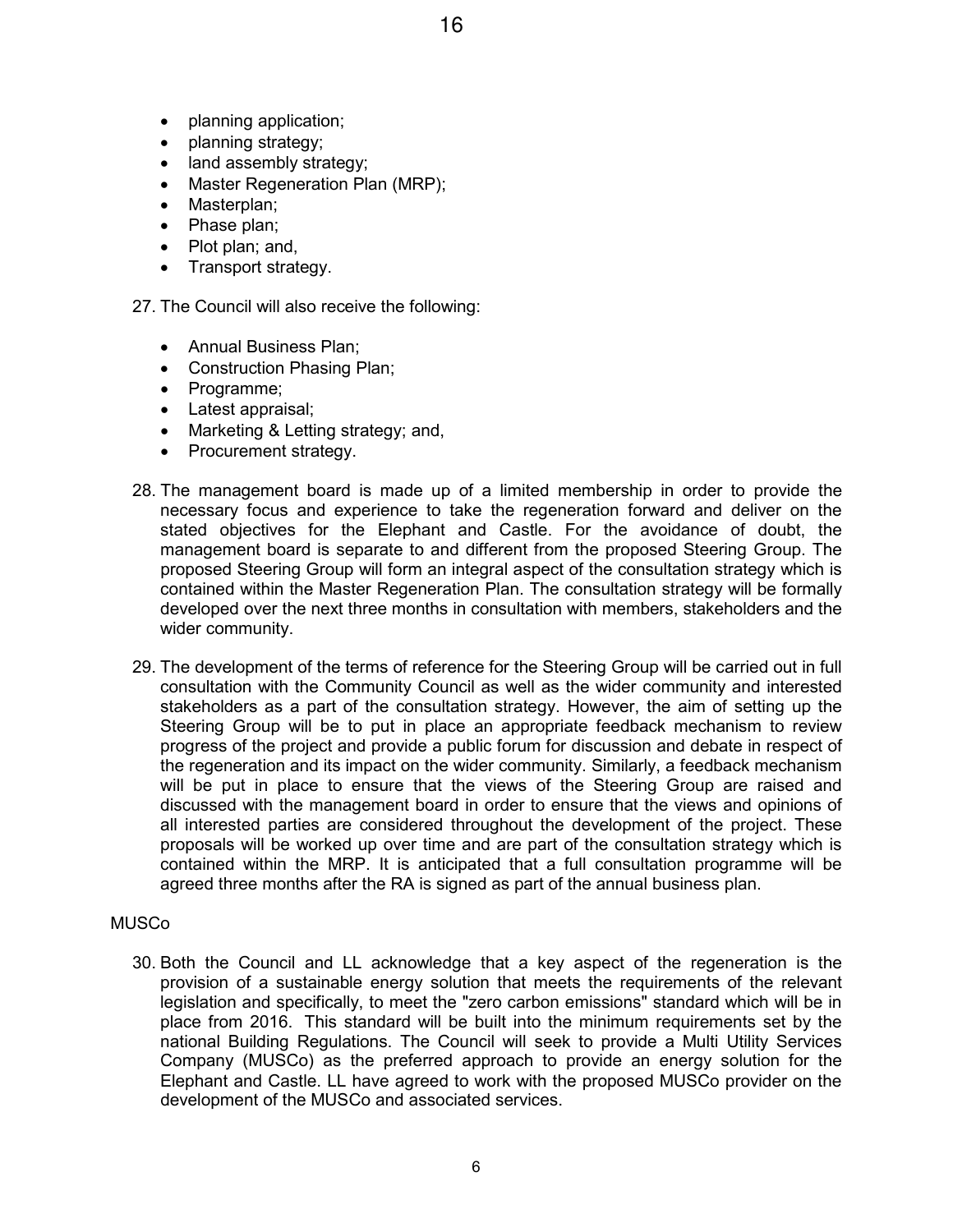- 31. An alternative solution to the MUSCo is one where the developer must meet the zero carbon standard through:
	- high levels of energy efficiency (building fabric insulation);
	- building mounted renewable energy systems (e.g. PV, biomass boilers, solar thermal, heat pumps etc.);
	- payment into an "allowable solutions" fund to offset any remaining carbon emissions that cannot be eliminated via the above. It should be noted that this element can only meet 30% of the total carbon omissions of the development. Guidance from Government suggests that this will be an option only where it can be demonstrated that these savings can not be met on site or near the site through connection to a district network.

# Shopping centre

- 32. The shopping centre is included in the RA and the agreed strategy for bringing forward the development of the shopping centre within the RA is that:
	- the Shopping centre will form part of the outline planning application along with the Heygate;
	- both parties will try to bring the shopping centre and its owners into a Joint Venture arrangement with LL by agreement, enabling the delivery without recourse to CPO;
	- if agreement can not be achieved then the Council may choose to use its CPO powers to acquire the shopping centre.
- 33. Negotiations are currently on-going with St Modwen (the current owners of the shopping centre). However, at the time of writing this report terms have not been agreed.

## Programme

34. An indicative programme is attached at appendix 4.

## Project Milestones

35. At this stage, the agreed key milestones are as follows:

| <b>Milestone</b>                                                                      | <b>Date</b>                                                                                                                                                                                                        |  |
|---------------------------------------------------------------------------------------|--------------------------------------------------------------------------------------------------------------------------------------------------------------------------------------------------------------------|--|
| Signing of RA                                                                         | <b>July 2010</b>                                                                                                                                                                                                   |  |
| Commencement of physical demolition<br>of Rodney Road                                 | October 2010 (if it proves viable and expedient,<br>the demolition of the Heygate will be brought<br>forward once the site achieves vacant<br>possession, this will be by agreement between<br>LL and the Council) |  |
| Detailed<br>planning<br>and<br>consent<br>conditions precedent met for Rodney<br>Road | end 2011                                                                                                                                                                                                           |  |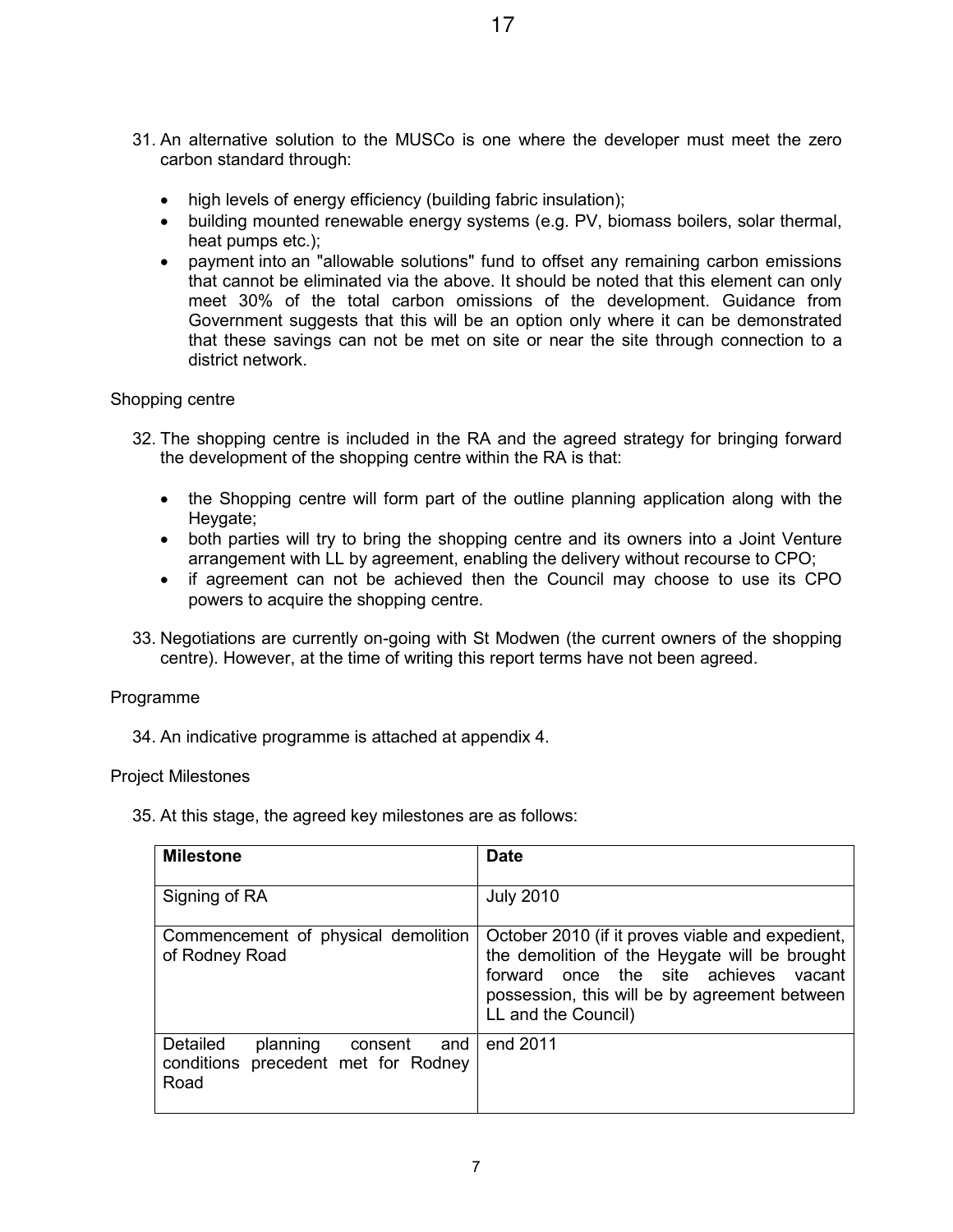|         |  |  |  | Outline planning consent received and end February 2013 (subject to provision of an |
|---------|--|--|--|-------------------------------------------------------------------------------------|
|         |  |  |  | conditions precedent met for the extension to allow for legal challenge)            |
| Heygate |  |  |  |                                                                                     |
|         |  |  |  |                                                                                     |

36. Further milestones will be agreed between both parties through the governance structure as part of the development programme.

## Pre-development work

- 37. Following signing of the RA, it is currently envisaged that LL will:
	- finalise the Master Regeneration Plan;
	- progress pre-development work on the master plan including consultation;
	- prepare planning applications for the masterplan to include elements in detail for early phases;
	- commence the preparatory work to achieve an early demolition of the Heygate and work on a secondary option in the eventuality that the MUSCo is not delivered.

# Rodney Road

38. LL have agreed to commence with the demolition of Rodney Road acting as the Council's agents prior to the signing of the RA, subject to the recovery of costs from the Council. On submission of a detailed application for Rodney Road LL will, subject to achieving consent and subject to conditions precedent being met commence construction on site, having regard to the programme.

## Shopping Centre and the Heygate

39. On submission of an outline application for the shopping centre and the Heygate LL will, subject to achieving consent prepare detailed applications in relation to the development of the shopping centre and the Heygate. On grant of planning consent and subject to conditions precedent being met, LL will commence construction on site.

## Plot 1 Heygate

40. LL have committed that following the satisfaction of the primary conditions for the Heygate which triggers the draw down of Land they will proceed with the construction of the first building (subject to the satisfaction of the secondary condition) which will prevent the land being drawn down and construction not commencing which would mean that the Land was "land banked" by LL.

## Plans

41. The RA includes an indicative phase plan (showing the development packages as outlined in appendix 2) and plot plan (which is attached at appendix 5). These plans have been agreed by both parties, they are, however, subject to the statutory planning process, consultation and market forces. There are mechanisms in the governance arrangements to make changes to these plans by agreement between the parties should any of the factors outlined require them to be adapted.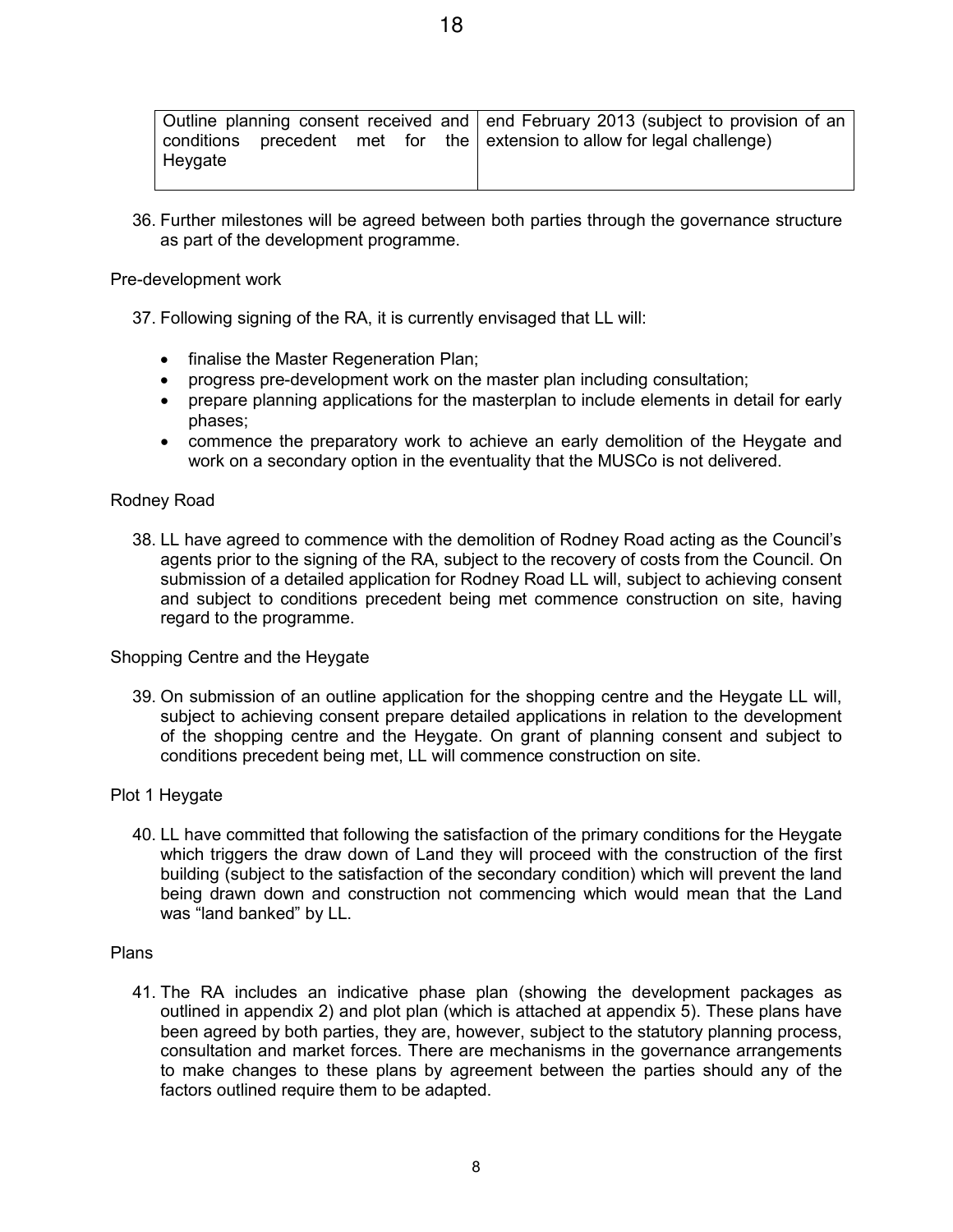Consultation and Community Involvement

- 42. Following the completion of the RA, the Council and LL have proposed through the draft Master Regeneration Plan to produce a complete consultation strategy within three months in order to allow sufficient time for the strategy to develop in consultation with relevant stakeholders and the community. The strategy will provide more detail as to how both parties propose to keep local residents, businesses and other stakeholders informed about:
	- the progress of the scheme;
	- how they will have the opportunity to inform the content of the planning application;
	- the development process; and,
	- the critical decision points during the course of the regeneration.
- 43. The strategy will also include more information on the role and operation of the proposed steering group referred to in the governance section above and how this will interact with the development.

# Master Regeneration Plan

- 44. The report to Executive on 24 November 2009 set out the commitments by the Council and LL in achieving the broader regeneration benefits of the project with the aim of delivering a successful urban quarter at the Elephant and Castle. The Council's vision for the regeneration was reiterated at that meeting and is incorporated within the Heads of Terms.
- 45. At the time, a key document to achieving these aims was explained as being the 'Master Regeneration Business Plan'. This document has since been drafted alongside the RA and through its evolution, it is now called the 'Master Regeneration Plan' (MRP). The MRP forms an integral part of the RA, the intention being that it provides an overview of the project and the steps that the Council and LL will take in order to advance the programme and delivery of the regeneration.
- 46. The MRP is intended to communicate the strategic development management proposals for the RA site at the Elephant and Castle whilst also setting out for residents and businesses those objectives that the Council and LL are seeking to deliver at the RA site and how this will contribute to the wider vision of the Elephant and Castle Opportunity Area.
- 47. At this point in time, the MRP should be considered a draft document as it will evolve further and in more detail over time following completion of the RA and it will need to be flexible in order to take into account the requirements of the development timeline for the Elephant and Castle. However, it is a document that will be reviewed regularly by both parties at the management board as it will form the basis of the rationale behind the development for the lifetime of the project, this document will be a publicly available resource.
- 48. It is particularly important to note that the MRP not only addresses the planning and design issues but also the key strategies related to sustainability and socio-economic factors together with the ongoing estate management of the area.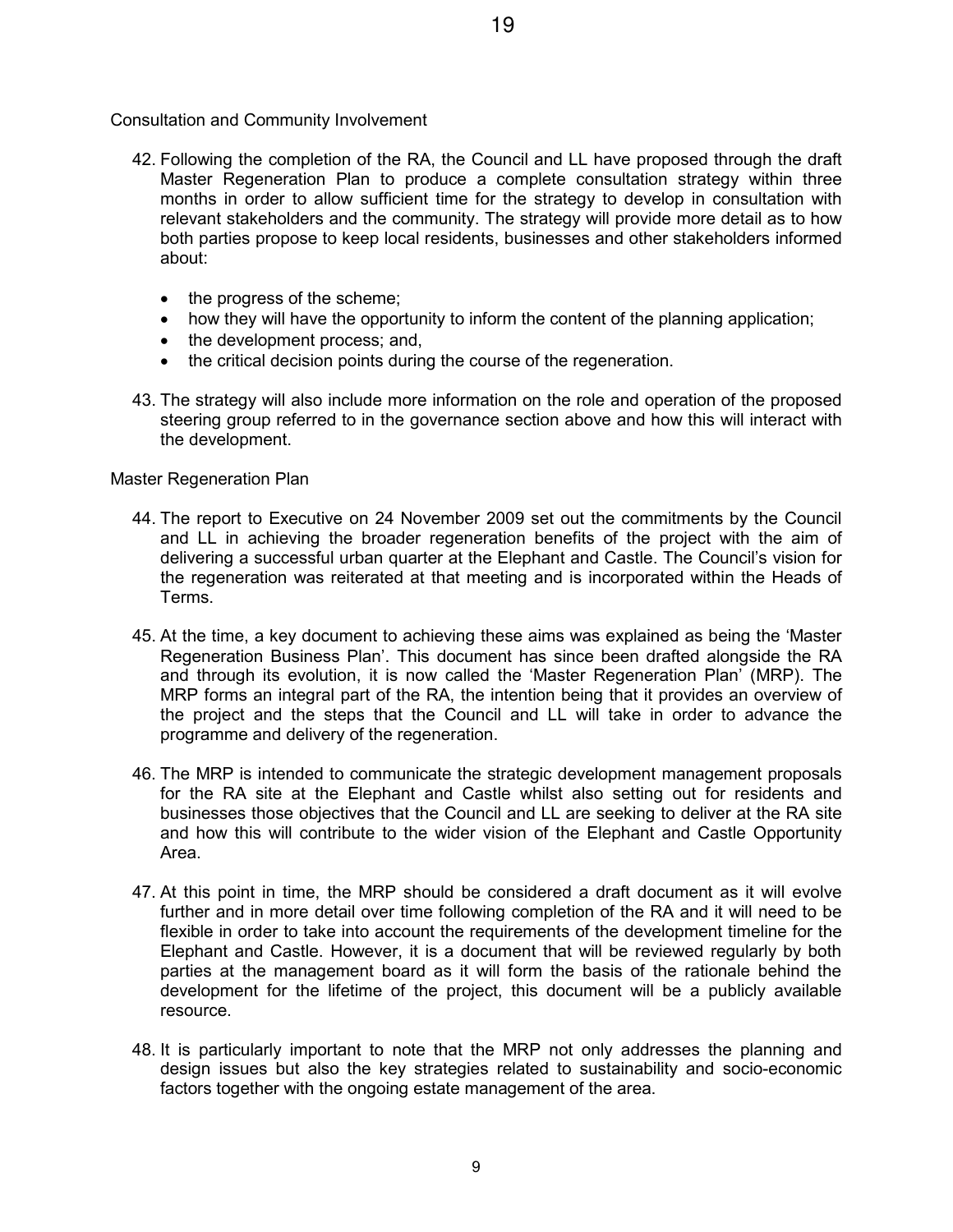- 49. The MRP is attached to this report as an appendix (appendix 6), however, in summary the RA contains the following:
	- project status and document purpose;
	- vision, cornerstones and development objectives for the RA site;
	- planning strategy;
	- RA site masterplan and design strategy including:
		- o masterplan background
		- $\circ$  land uses
		- o housing
		- o design code
		- o indicative RA site plans
		- infrastructure strategy;
	- land assembly;
	- sustainability strategy;
	- socio-economic strategy;
	- consultation strategy;
	- estate management strategy; and,
	- health and safety.

#### Leisure Facilities

50. Initially, two plots were considered within the area covered by the RA for the provision of leisure facilities, however, following a technical and financial assessment, these were discounted on value for money grounds. Leisure facilities do not therefore, form part of the RA with LL and the Cabinet will consider at the same Cabinet Meeting options for the delivery of leisure facilities for the Elephant and Castle Opportunity Area. It is however important to recognise that one of the primary funding sources for leisure facilities is anticipated to be payments made under this agreement.

Planning Applications Affordable Housing and Section 106

- 51. LL will be responsible for making the appropriate applications to optimise the site value of the site in accordance with the agreed Master Plan (which forms an appendix to the RA). Issues such as transport infrastructure, Section 106 contributions and quantum of affordable housing will be determined through the statutory planning process in the normal manner. However, within the Elephant and Castle Opportunity Area, the Southwark Plan policy requires at least 35% of all new housing to be provided as affordable with a tenure mix of 50% social rent and 50% intermediate. Where developers propose to vary this policy on the grounds of viability, a 'Three Dragons' tool kit appraisal is required to support the application.
- 52. The Council has negotiated a contractual obligation on LL to provide a minimum level of affordable housing of 25% which is a variation to the Heads of Terms which did not provide a minimum level. In addition, LL have committed that their planning application will be based on a 50/50 split between Intermediate and Social Rented affordable housing. Irrespective of the planning process and the Three Dragons appraisal of viability, this minimum threshold will need to be met, however, it is hoped that a full policy complement of 35% will be delivered.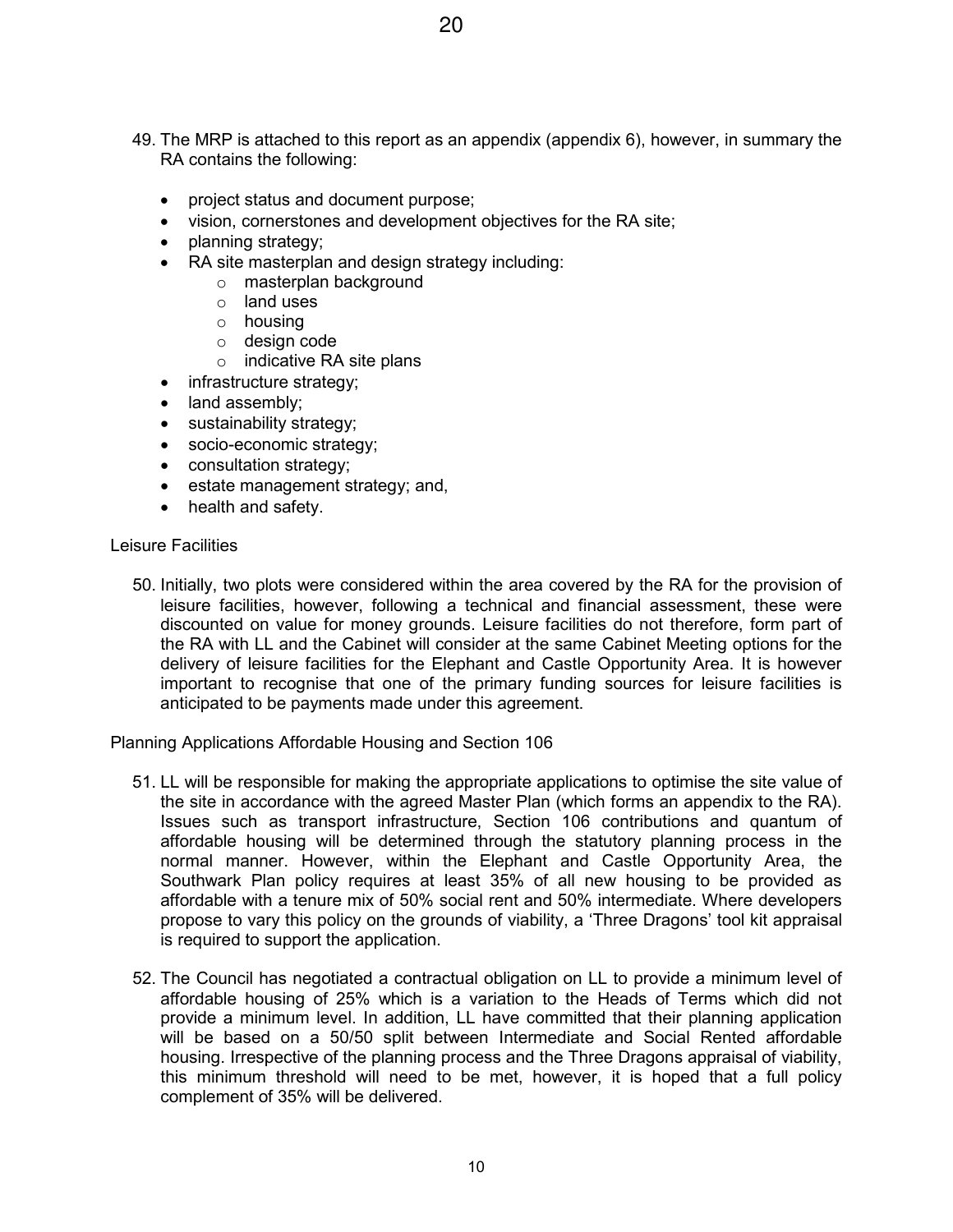- 53. The core strategy published in November 2009 modifies the Southwark plan approach by setting numerical targets for new housing including affordable housing for the borough as a whole and individual areas within it. In the case of the Elephant and Castle Opportunity Area, 4000 net new homes are to be provided between 2011-2026 of which 35% or 1400 units should be affordable. The previous policy which required a minimum of 35% affordable housing on sites capable of accommodating 15 or more units has been replaced by an approach which requires as much affordable housing on developments of 10 or more units as is "financially viable". In addition, the core strategy approach now requires a minimum of 35% private housing units in developments within the Elephant and Castle Opportunity Area. The required split between social rented and intermediate housing will be set out in the housing development plan document (expected in a years time), however, the split in the current Southwark plan is likely to be maintained. The core strategy examination in public is scheduled for July 2010, following which, an Inspectors binding report is likely to be published in September 2010 after which the core strategy will have a high degree of weight when planning applications (including those which are subject to pre-application discussions) are being considered.
- 54. The current planning strategy envisages that three applications will be made: a detailed application for Rodney Road and plot 1 Heygate and an outline application for the Heygate and shopping centre. The preferred approach will need to consider the most effective way of managing planning risks associated with the environmental assessment regulations and in particular the potential of a challenge on the grounds that the scheme has been artificially divided as a means of circumventing an assessment of the cumulative effect of the scheme as a whole.
- 55. Throughout the development of the applications, the Council will be fully involved (as Regeneration Partner) through the governance arrangements which will be in place as a result of the RA and the Council's agreement (acting in a reasonable capacity) and sign off to the planning applications will be required. In addition, the Council will provide a dedicated development management officer to support the planning process.

# Risks

56. PwC have been involved in the commercial negotiations and have provided advice and input during a long series of meetings. A number of risks have been identified at this stage and PwC have recommended that a risk workshop is carried out at the earliest opportunity with a Council wide team to maintain transparency and to ensure that mitigation measures are in place where necessary. PwC recommend stringent risk management procedures to manage a number of complex risks.

## TfL

- 57. The TfL Interchange team have been undertaking a modelling exercise to appraise the impacts of anticipated development within the Elephant & Castle Opportunity Area on both the Northern line and Bakerloo London Underground stations. This is an important exercise with implications for the RA and the planning application that LL are to bring forward.
- 58. The material is being used to inform the GLA response to the Council's core strategy which will be the subject of an examination in public in the summer. The Council in its role as planning authority will need to demonstrate that it is in conformity with London Plan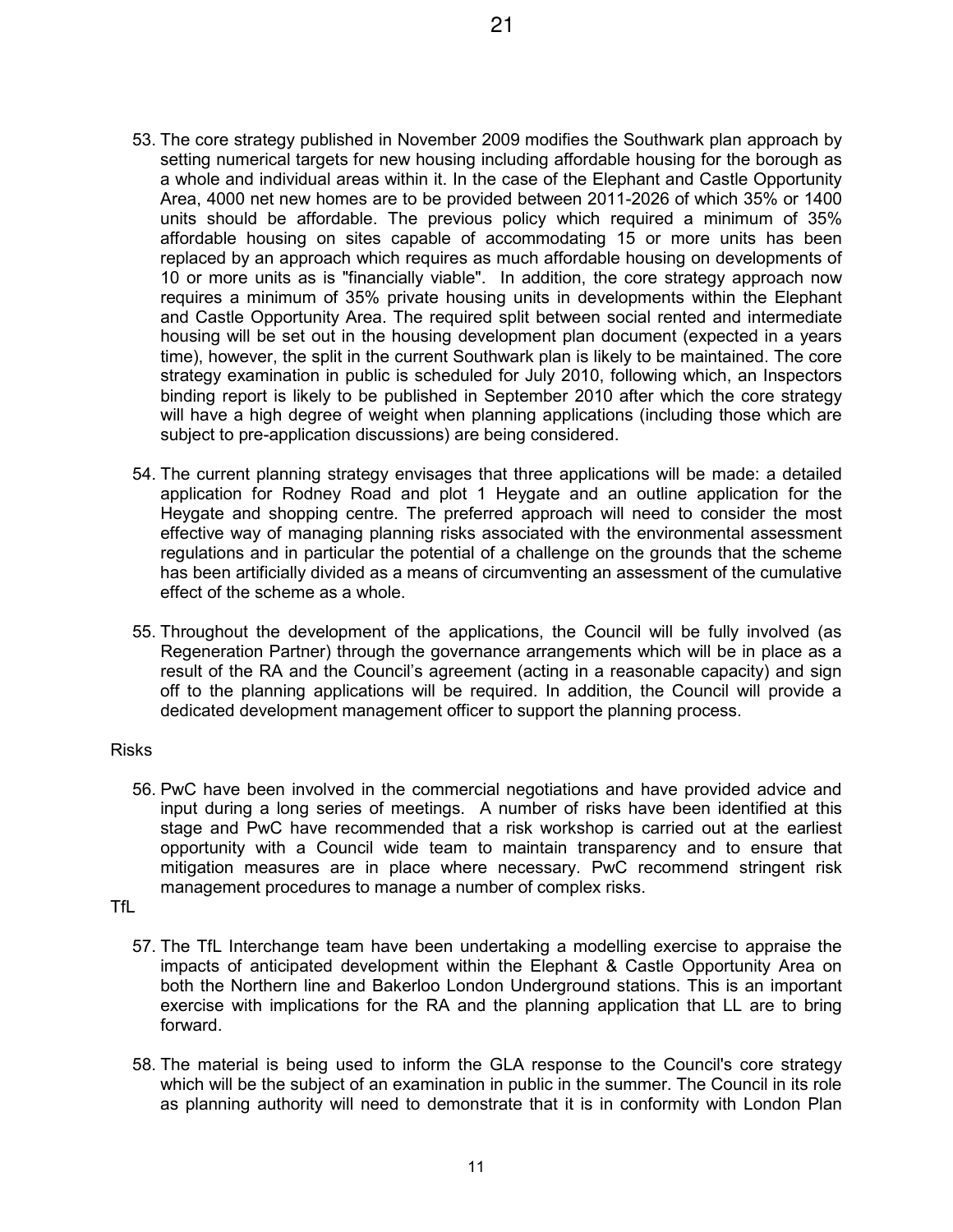requirements including the provision of infrastructure needed to support plan development targets for new homes and jobs. In addition, the Mayor and the local planning authority will seek contributions via a s106 agreement to mitigate the impacts of the development on the transport system arising from development within the opportunity area including that proposed by LL. Other developments in the area would also be expected to make appropriate contributions. There is ongoing engagement between the Council, TfL and LL to consider the likely contributions towards public transport infrastructure.

Implications for LL/RA

59. The strategic and local planning authorities will expect the LL scheme to mitigate its impacts on the transport infrastructure. The planning policy framework and objectives are currently being formulated through the core strategy process. LL will be required to undertake a full transport impact assessment to support the planning application and to demonstrate how impacts can be mitigated. None of this material is currently available. The conclusions from the exercise will inform the negotiations with the relevant planning authorities and will inform decisions on the contributions that will be required to mitigate impacts on the transport system. It should be noted that these costs could have implications for the development account, the Council's overage and the achievement of the conditions precedent referred to elsewhere in this report.

Statement of Community Impact

60. A full Equalities Impact Assessment (EqIA) of the scheme has been undertaken in accordance with the corporate programme for production of EqIA's; this will need to be reviewed once the RA is agreed. Additional consultation over and above the requirements of the statutory planning process will be undertaken with the local community in the preparation of the planning applications.

# **SUPPLEMENTARY ADVICE FROM PROFESSIONAL ADVISORS**

# **Herbert Smith (Legal Advisors) – Key Legal Risks**

- 61. The summary of the RA contained in this report and set out above accurately reflects the final version of the RA
- 62. This section in the closed report summarises the main legal risks that arise in the RA and the approach taken to try to minimise the impact of such risks for the Council. The RA is a complex document as it deals with the way in which the regeneration will be progressed over a number of years - the scope and approach of the document has evolved in the negotiation process from the heads of terms that were signed in December 2009.

# **SUPPLEMENTARY ADVICE FROM OTHER OFFICERS**

## **Supplementary advice of Strategic Director of Communities, Law & Governance**

63. The RA sets out the terms on which it is proposed that the Council's housing land will be disposed of by way of the grant of three 999 year leases.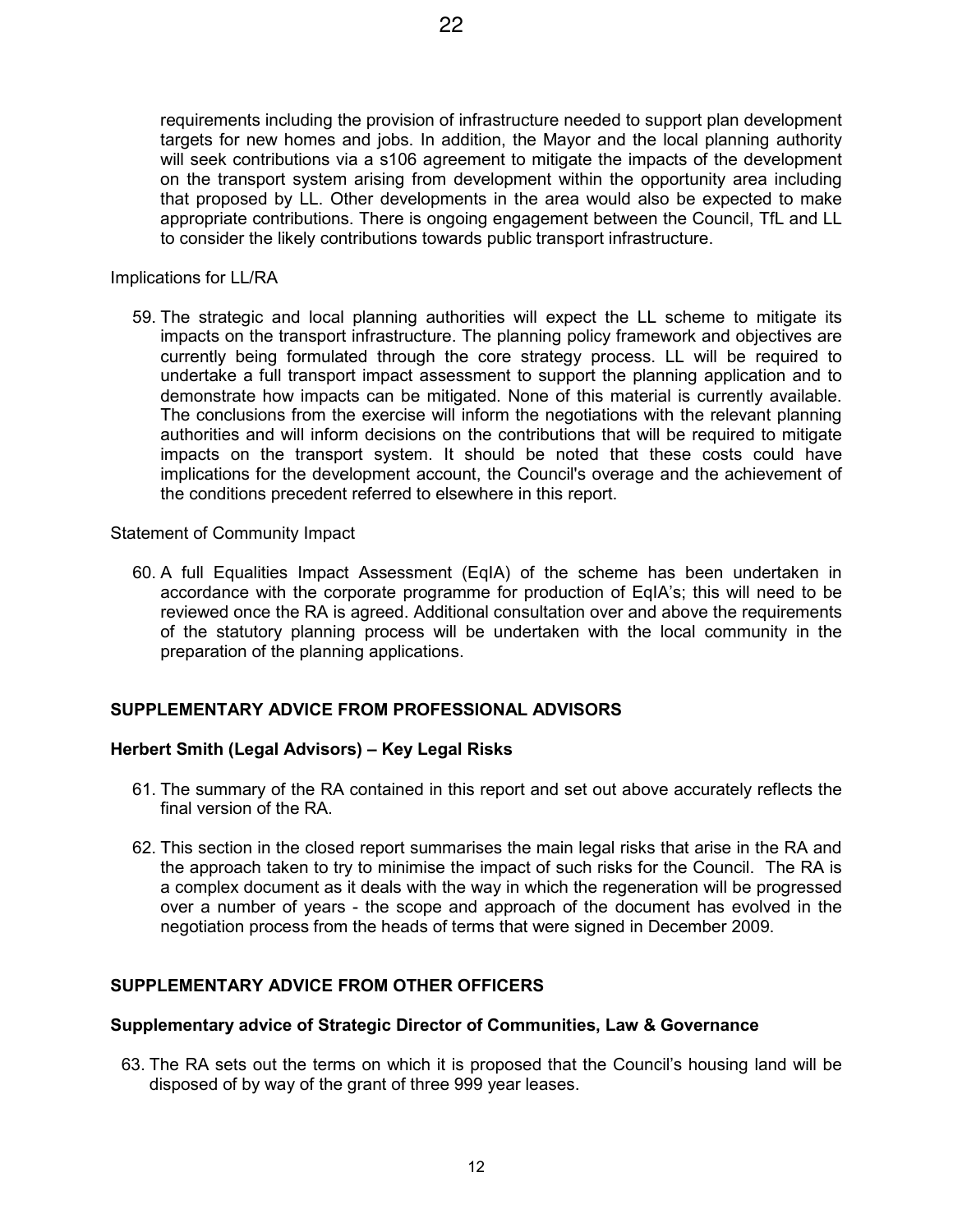- 64. As the land falls within the Council's Housing Portfolio, the disposal can only proceed in accordance with Section 32 of the Housing Act 1985, for which purposes the consent of the Secretary of State for CLG is required.
- 65. A number of general consents have been issued in the General Housing Consents 2005.
- 66. Consent E3.1 states:
	- "A local authority may dispose of any land held for the purposes of Part II for the best consideration that can reasonably be obtained, provided that any dwelling house included in the disposal:
	- is vacant;
	- will not be used as housing accommodation; and
	- will be demolished"
- 67. The RA provides that prior to the disposals the dwellings on the land will be vacant, following the programme for achieving vacant possession, and will not subsequently be used as housing accommodation but will be demolished. These requirements of General Consent E3.1 are therefore satisfied and if the payments the Council will receive for the land represent the best consideration that can reasonably be obtained, the specific consent of the Secretary of State will not be required.
- 68. The Council's independent valuation advisers have advised that CLG should be approached for confirmation as to whether specific consent to the disposal will be required.
- 69. If CLG confirm that consent will be required or if the payments the Council will receive for the land do not represent the best consideration that can reasonably be obtained, the specific consent of the Secretary of State will be required and an application to CLG will be submitted (with Council Assembly's approval). That application to CLG will form the basis of a report to Council Assembly in October.

## **Supplementary Advice of the Finance Director**

- 70. This report presents a number of recommendations arising from the RA for the Elephant and Castle regeneration. These follow on from detailed negotiations between the Council and LL following on from agreement to Heads of Terms by both parties in November 2009. Unlike the Heads of Terms, the RA will be legally binding on both parties and the RA therefore reflects a greater level of certainty on key issues relating to the agreement than existed previously.
- 71. The financial and commercial implications of entering into this RA are laid out in the body of the report and detailed within the agreement itself. They are represented within a financial model that has been agreed between both parties and independently reviewed, challenged and verified by PwC. Drivers Jonas have separately provided critical challenge to the bases for modelling assumptions in addition to external valuation advice.
- 72. The financial aspects of the agreement are consistent with the intentions of the Best and Final Offer submitted by LL in July 2007, although more detailed discussions have enabled these proposals to be formalised and embedded within the RA, not least in the context of a changing economic environment and market conditions.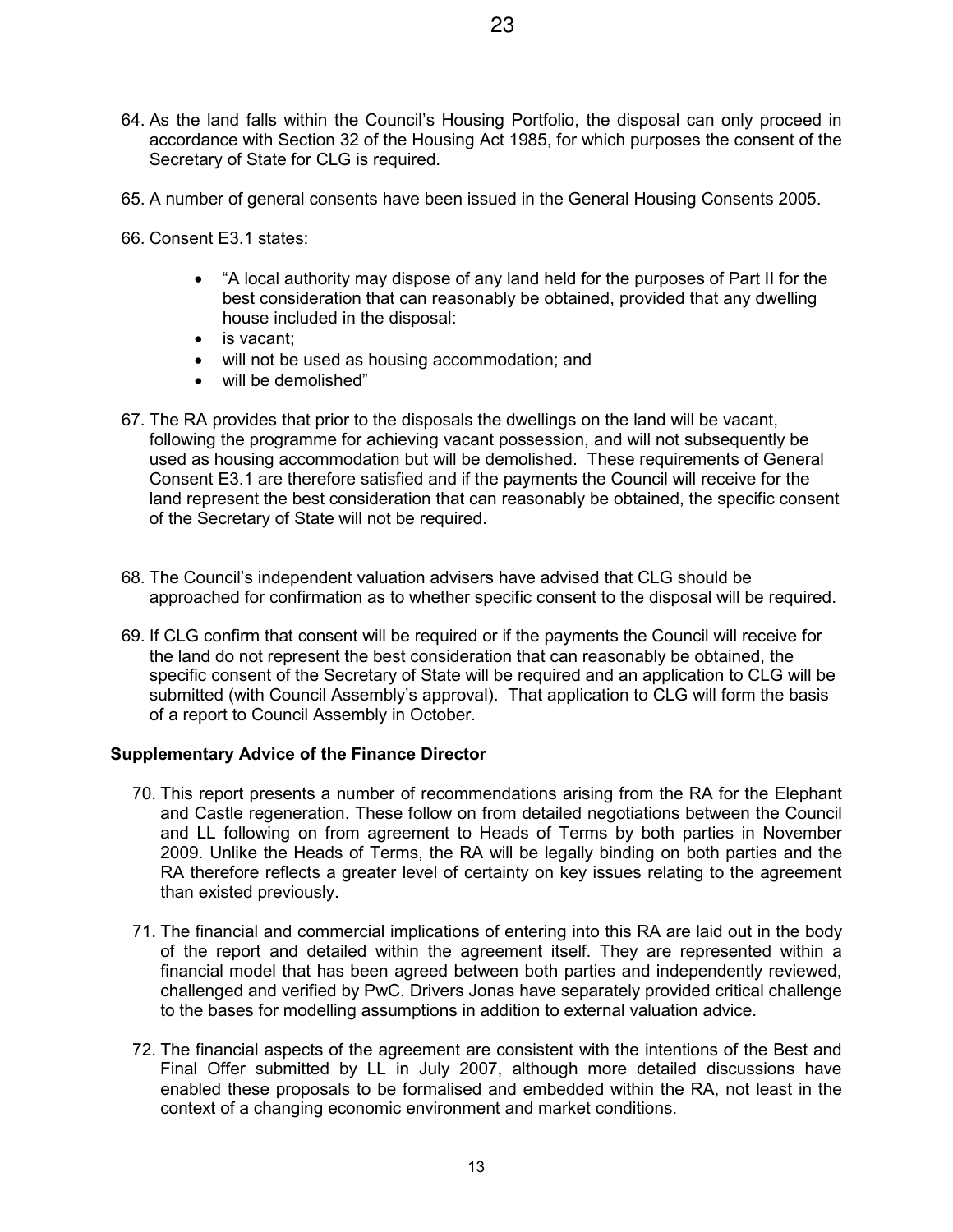- 73. The Finance Director remains mindful of the financial and other risks inherent within any regeneration scheme of this scale. However, the proposed RA offers the Council guaranteed phased payments on land transfer throughout the development. These payments are on the basis of clear conditions precedent being met as laid out in the RA.
- 74. The Council has agreed overage provisions with LL within the RA on profit to be shared on a 50:50 basis. In addition, provisions for planning overage within the RA allow the Council a further opportunity to generate additional receipts in the future. Details of the overage arrangements are contained within this report.
- 75. Receipts arising from these guaranteed payments will be used initially to reimburse the Housing Investment Programme for costs incurred in achieving vacant possession on the site. Further decisions on the use of other receipts will be subject to regulation and to future approvals granted by the Cabinet.
- 76. The RA requires that the Council shares the risk associated with LL in achieving planning consent. This share of risk is considered appropriate subject to LL acting in good faith and with best endeavours to get to this point. This will be subject to continual engagement between the two parties through the governance arrangements as referred to in paragraphs 23 – 29 and especially the Council's sign off on the planning application itself. The Finance Director notes the need to make reference to any potential future liability within the Council's financial accounts.
- 77. The Finance Director notes that transfers of land and related payments are subject to regular tests for viability that are under the control of LL, although the Council would not expect to proceed with any scheme were it not viable to do so as this would not be in the interests of either party and may not represent best value.
- 78. The Council is required to ensure that best consideration is received in respect of any land transfer and these issues are referred to throughout the report (paragraphs 63 - 69). At the point of agreement to the RA, the Council will proceed to seek the consent of the Secretary of State to the transfer of housing land. This forms part of the conditions precedent and will be subject to a report to Council Assembly in due course.
- 79. The Finance Director notes a range of governance arrangements included as part of the RA. In particular he notes the arrangements for the Management Board, the business planning processes, annual audit arrangements and access to open book accounting. These are linked to a framework of approval routes both set out within the RA and within the Council's existing arrangements. Collectively, these will allow for the Council to have appropriate oversight of the project being delivered by LL under contract. In particular, governance arrangements will need to ensure that all costs and fees are properly controlled throughout the development and are of an appropriate nature.
- 80. The Council will wish to ensure that appropriate resources are made available to support these essential control mechanisms. These need to be contained within existing budgets and budget planning arrangements and will be supported by contributions from LL.
- 81. The Finance Director notes the costs relating to the scheme incurred by LL as set out in the report.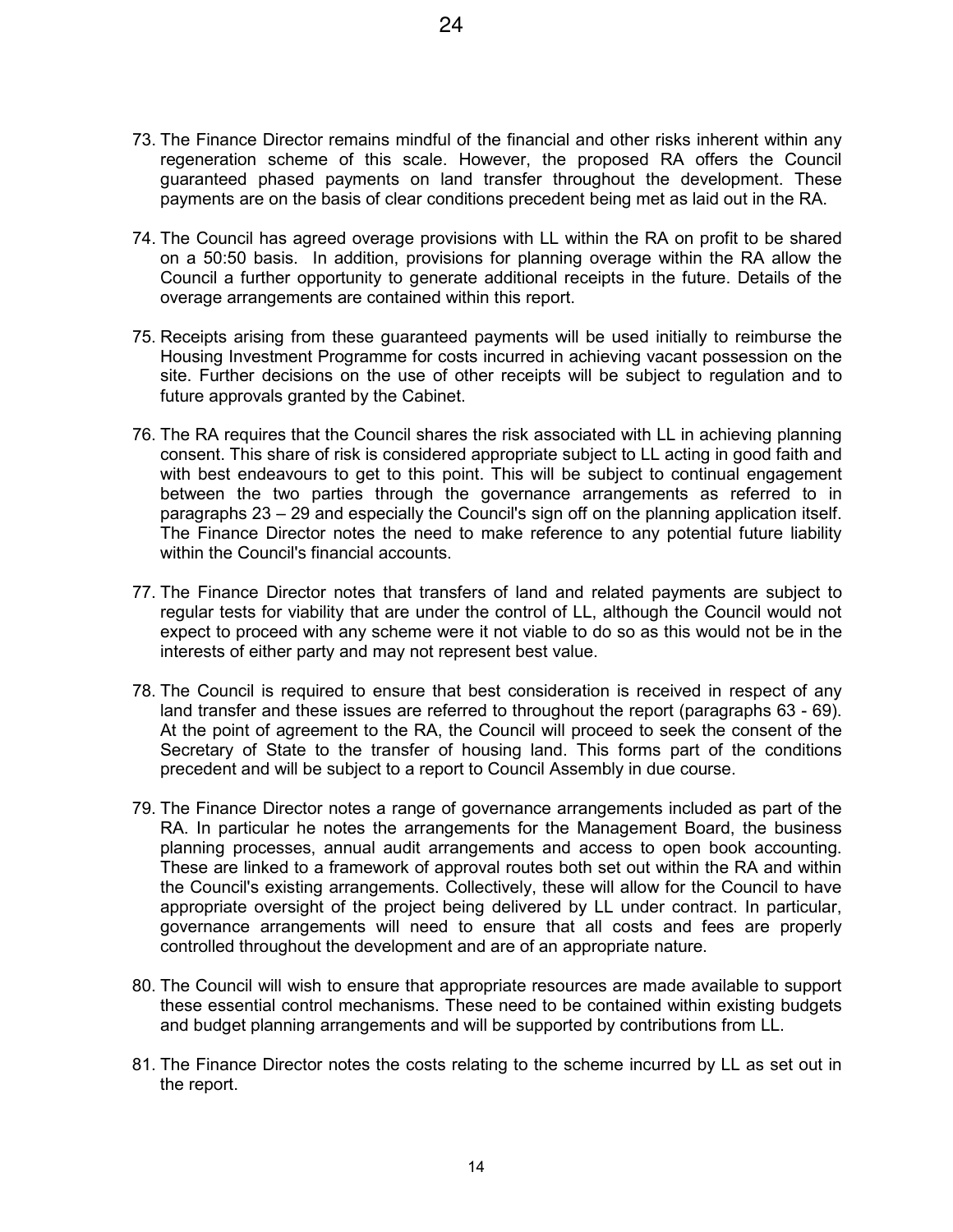- 82. Appropriate accounting arrangements will need to be put in place to support the various financial transactions inherent within the project including any contingent liability arising from sharing development risk in gaining planning consents. The Finance Director will seek external advice on representation of various sums within the statement of accounts and refer to the District Auditor as necessary.
- 83. In the context of the RA being agreed by both parties and especially with regard to future guaranteed receipts, the Finance Director will review the Council's wider capital programme in order to ensure that cash flow is appropriate for both Housing Investment and other programmes.

# **Reasons for Lateness**

84. The discussions and negotiations on the RA have been ongoing between the Council and LL since the agreement of the Heads of Terms. The negotiations and the RA had been substantially completed prior to the Borough Council elections in May 2010. Following the election of the new Administration it was necessary to reopen negotiations in order to realign some of the elements within the RA to changed priorities. The subsequent redrafting of the RA and the drafting of this report required further advice from the professional advisory team of legal, property and finance specialists. The final drafting of the report was, therefore, not concluded prior to the stage at which Cabinet papers would have been circulated under normal protocols.

# **Reasons for Urgency**

85. It is not possible to wait until the next meeting of the Cabinet to consider this decision because of the agreed timetable between the Council and LL. The exclusivity agreement between the Council and LL expires at the end of July 2010. A decision on the 7th July allows sufficient time for the appropriate "call in" procedures, including any reconsideration by Cabinet if necessary and any further redrafting of the RA . A decision on 20th July would not allow time for completion of all of the necessary procedures in the available timeframe.

# **Background Papers**

| <b>Background Papers</b>                                                                | Held                                          | Contact                                            |
|-----------------------------------------------------------------------------------------|-----------------------------------------------|----------------------------------------------------|
| 23 November 2009<br>Executive<br>Report<br>Elephant and Castle<br><b>Heads of Terms</b> | Everton Roberts<br><b>Constitutional Team</b> | Everton.roberts@southwark<br>.gov.uk<br>Ext. 57221 |

# **Appendices**

| Appendix 1 | Council Land plan         |
|------------|---------------------------|
| Appendix 2 | Development Packages plan |
| Appendix 3 | Security Land plan        |
| Appendix 4 | Indicative programme      |

15